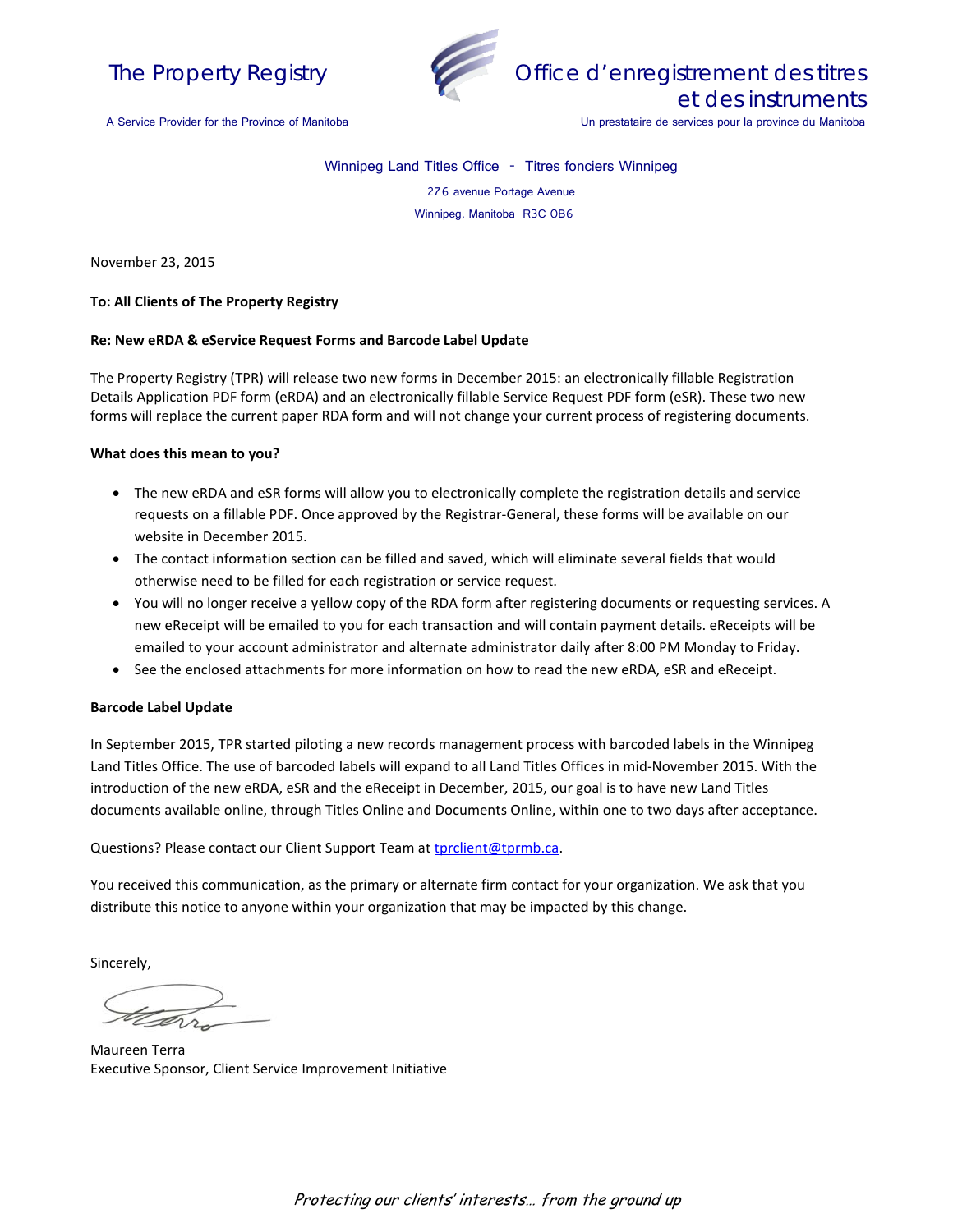## **The previous paper Registrations Detail Application (RDA) for registering documents**

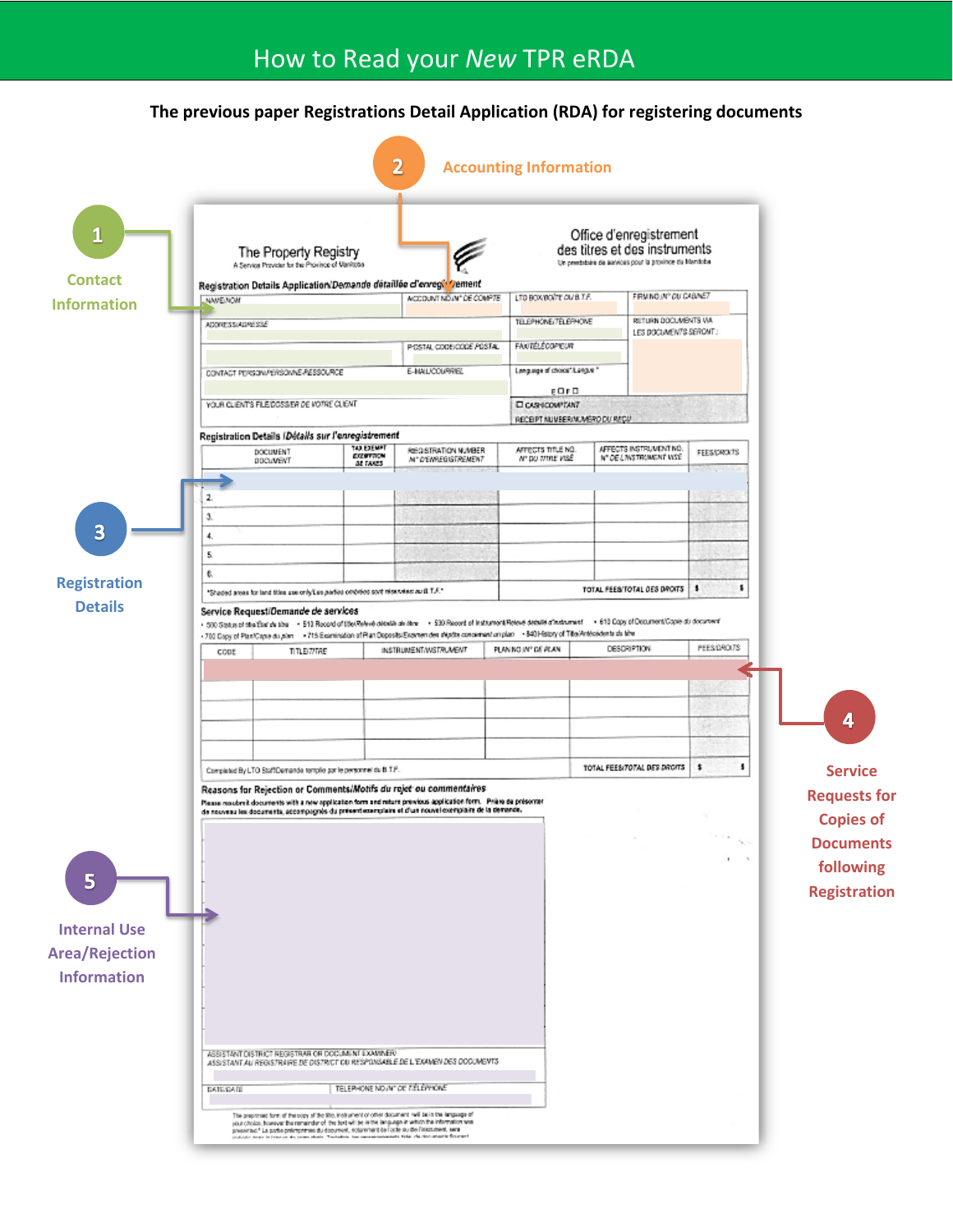**Here is your new eRDA for Registrations!**

| $\mathbf{1}$                          | The Property Registry<br><b>Registration Details Application</b><br>A Service Provider for the Province of Manitoba                                                                                                                                                                                                                                          |                                         |  |
|---------------------------------------|--------------------------------------------------------------------------------------------------------------------------------------------------------------------------------------------------------------------------------------------------------------------------------------------------------------------------------------------------------------|-----------------------------------------|--|
| <b>Contact</b>                        | Name<br>Internal Use Only<br>Address                                                                                                                                                                                                                                                                                                                         | $\overline{2}$                          |  |
| <b>Information</b>                    | I have an LTO Firm No. I do not have an LTO Firm No.<br>LTO Account No.<br>City<br>Province<br>Postal Code<br>Country<br>LTO Firm No.<br>Contact Person<br>LTO Box No.                                                                                                                                                                                       | <b>Accounting</b><br><b>Information</b> |  |
| $\overline{\mathbf{3}}$               | Your File No.<br>E-Mail<br>Telephone +<br>Extension<br>Return Documents Via                                                                                                                                                                                                                                                                                  |                                         |  |
| <b>Registration</b><br><b>Details</b> | H<br>Details<br>1.<br><b>Affects Title</b><br>Attached<br>Affects Instrument<br>Attached<br>$\lceil \cdot \rceil$<br>Copy After Completion<br>or $\Box$<br>or $\Box$                                                                                                                                                                                         | 4                                       |  |
|                                       | Reason for Rejection and Comments (Internal Use Only)                                                                                                                                                                                                                                                                                                        | <b>Service</b>                          |  |
|                                       |                                                                                                                                                                                                                                                                                                                                                              | <b>Requests for</b><br><b>Copies of</b> |  |
|                                       |                                                                                                                                                                                                                                                                                                                                                              | <b>Documents</b>                        |  |
|                                       |                                                                                                                                                                                                                                                                                                                                                              | following                               |  |
|                                       |                                                                                                                                                                                                                                                                                                                                                              | <b>Registration</b>                     |  |
|                                       |                                                                                                                                                                                                                                                                                                                                                              |                                         |  |
|                                       |                                                                                                                                                                                                                                                                                                                                                              |                                         |  |
|                                       | @tprmb.ca Date<br>Telephone No. (204)<br>Authorization/Receipt Number                                                                                                                                                                                                                                                                                        | 5                                       |  |
|                                       |                                                                                                                                                                                                                                                                                                                                                              |                                         |  |
|                                       | NOTICE:                                                                                                                                                                                                                                                                                                                                                      | <b>Internal Use</b>                     |  |
|                                       | Personal Information which you provide is being collected under the authority of THE REAL PROPERTY ACT and THE REGISTRY ACT for the<br>purpose of registering interests in land. Information in this registry system is also disclosed to municipalities for updating records of<br>ownership for the purpose of forwarding property tax assessment notices. |                                         |  |
|                                       | If you have questions about the collection of personal information, contact the General Manager, 276 Portage Avenue, Winnipeg, Manitoba<br>R3C 0B6. Telephone: (204) 945-2042.                                                                                                                                                                               |                                         |  |
|                                       |                                                                                                                                                                                                                                                                                                                                                              |                                         |  |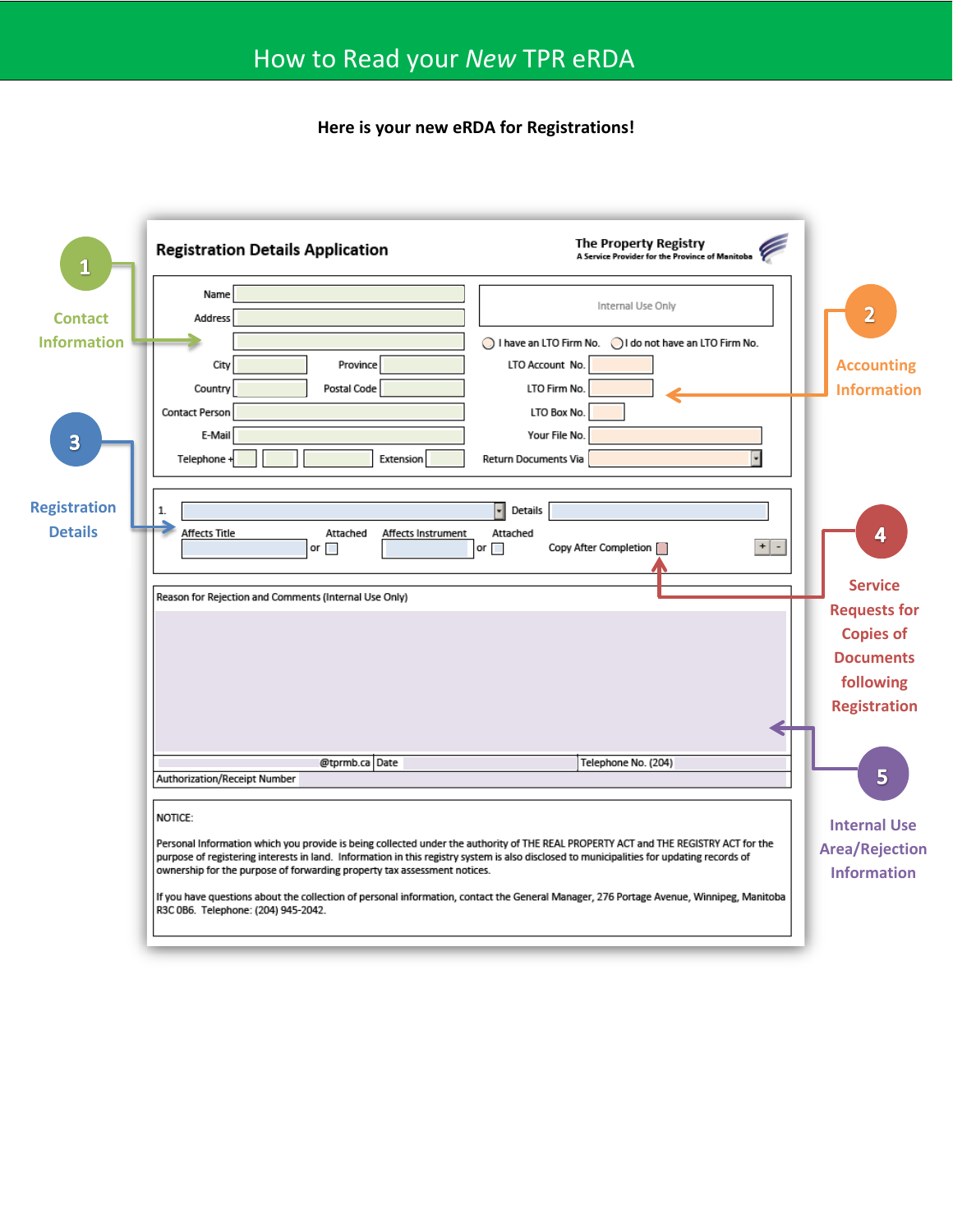## **The previous paper Registrations Detail Application (RDA) for Service Requests (eSR)**

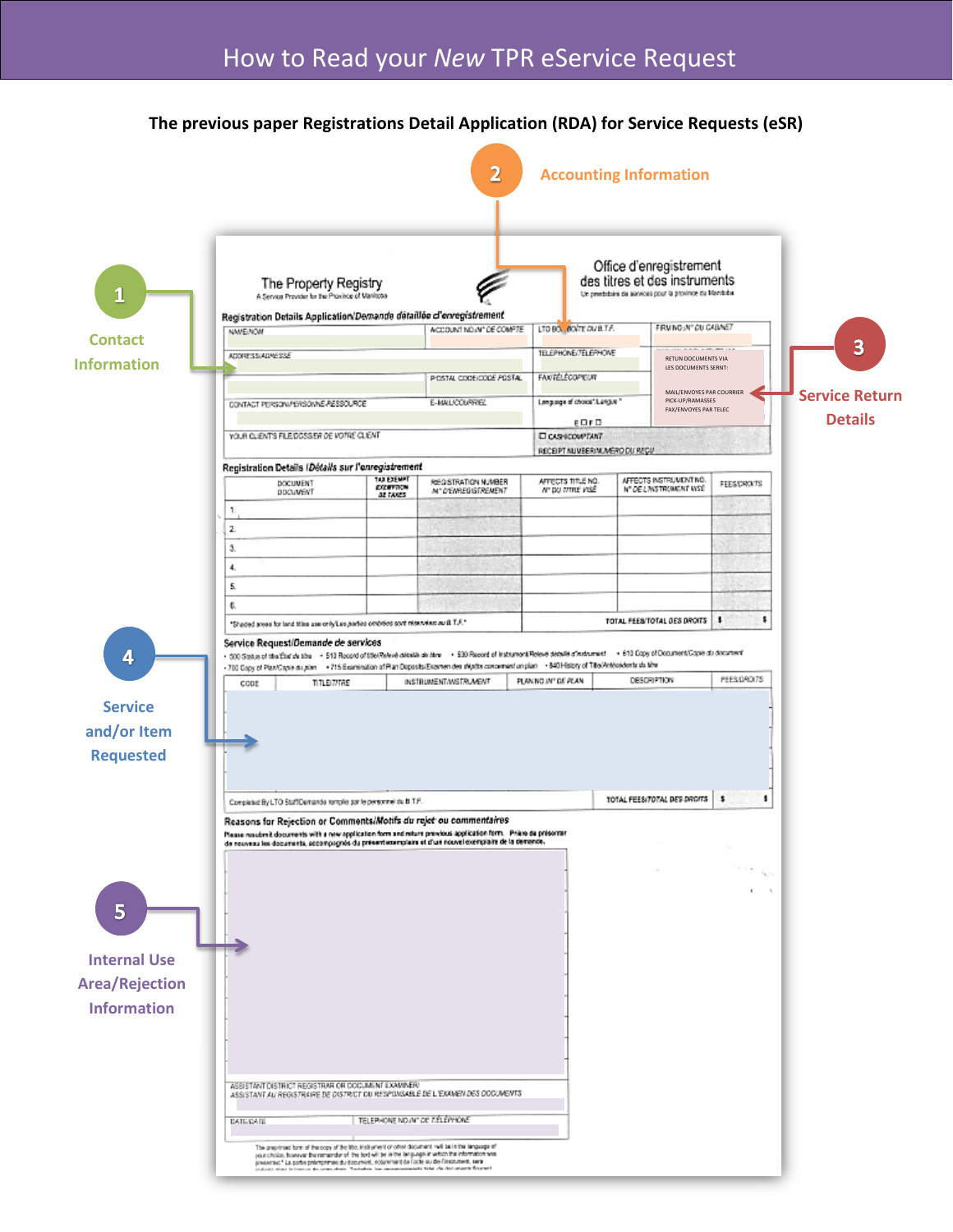## **Here is your new eService Request!**

|                       |                                                                                                                                | <b>Accounting</b><br>$\overline{\mathbf{2}}$<br><b>Information</b>       |                         |  |  |
|-----------------------|--------------------------------------------------------------------------------------------------------------------------------|--------------------------------------------------------------------------|-------------------------|--|--|
|                       |                                                                                                                                |                                                                          |                         |  |  |
| $\mathbf{1}$          | <b>Service Request</b>                                                                                                         | The Property Registry<br>A Service Provider for the Province of Manitoba |                         |  |  |
| <b>Contact</b>        | Name                                                                                                                           | ◯ I have an LTO Firm No. ◯ I do not have an LTO Firm No.                 |                         |  |  |
| <b>Information</b>    | Address                                                                                                                        | LTO Account No.<br>LTO Firm No.                                          |                         |  |  |
|                       | Province<br>City                                                                                                               | LTO Box No.                                                              | $\overline{\mathbf{3}}$ |  |  |
|                       | Postal Code<br>Country                                                                                                         | Your File No.                                                            |                         |  |  |
|                       | <b>Contact Person</b>                                                                                                          | Return Documents Via                                                     |                         |  |  |
| 4                     | E-Mail                                                                                                                         |                                                                          | <b>Service Return</b>   |  |  |
|                       | Extension<br>Telephone +                                                                                                       |                                                                          | <b>Details</b>          |  |  |
| <b>Service</b>        |                                                                                                                                |                                                                          |                         |  |  |
| and/or Item           | 1.<br>۰<br>Description                                                                                                         | Number<br>Rush<br>Attached                                               |                         |  |  |
| <b>Requested</b>      |                                                                                                                                | or $\Box$                                                                | $+$ $-$                 |  |  |
|                       | Comments (Internal Use Only)                                                                                                   |                                                                          |                         |  |  |
|                       |                                                                                                                                |                                                                          |                         |  |  |
| 5                     |                                                                                                                                |                                                                          |                         |  |  |
|                       |                                                                                                                                |                                                                          |                         |  |  |
| <b>Internal Use</b>   |                                                                                                                                |                                                                          |                         |  |  |
| <b>Area/Rejection</b> |                                                                                                                                |                                                                          |                         |  |  |
| <b>Information</b>    | Authorization/Receipt Number                                                                                                   | <b>Tx Number</b>                                                         |                         |  |  |
|                       | NOTICE:                                                                                                                        |                                                                          |                         |  |  |
|                       | Personal information is protected by privacy provisions of THE FREEDOM OF INFORMATION AND PROTECTION OF PRIVACY ACT.           |                                                                          |                         |  |  |
|                       | If you have questions about the collection of personal information, contact the General Manager, 276 Portage Avenue, Winnipeg, |                                                                          |                         |  |  |
|                       | Manitoba R3C 0B6. Telephone: (204) 945-2042.                                                                                   |                                                                          |                         |  |  |
|                       |                                                                                                                                |                                                                          |                         |  |  |
|                       |                                                                                                                                |                                                                          |                         |  |  |
|                       |                                                                                                                                |                                                                          |                         |  |  |
|                       |                                                                                                                                |                                                                          |                         |  |  |
|                       |                                                                                                                                |                                                                          |                         |  |  |
|                       |                                                                                                                                |                                                                          |                         |  |  |
|                       |                                                                                                                                |                                                                          |                         |  |  |
|                       | v3.0.1207                                                                                                                      |                                                                          | Page 1 of 1             |  |  |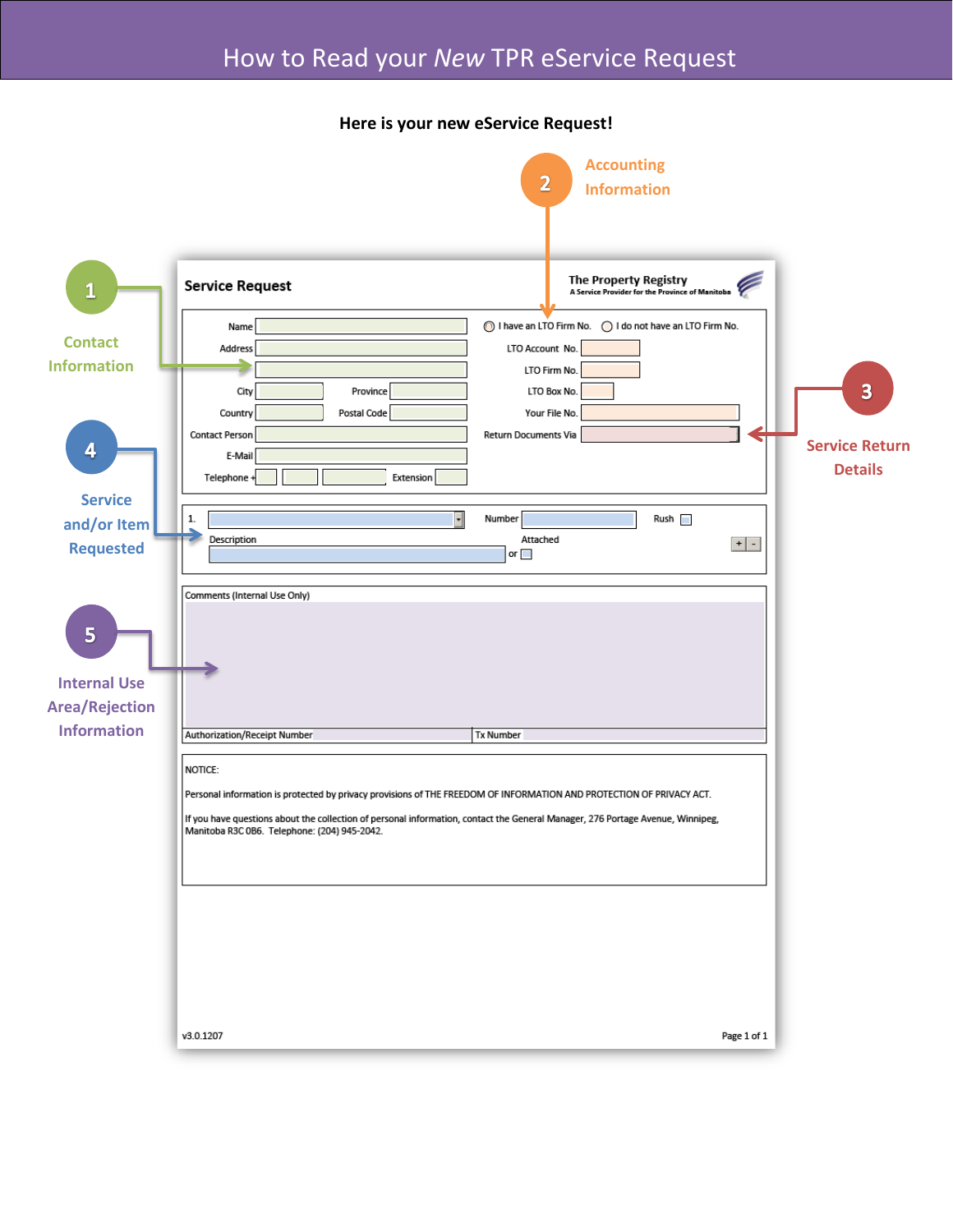## **Your receipt was The yellow copy of the Registrations Detail Application (RDA.)**